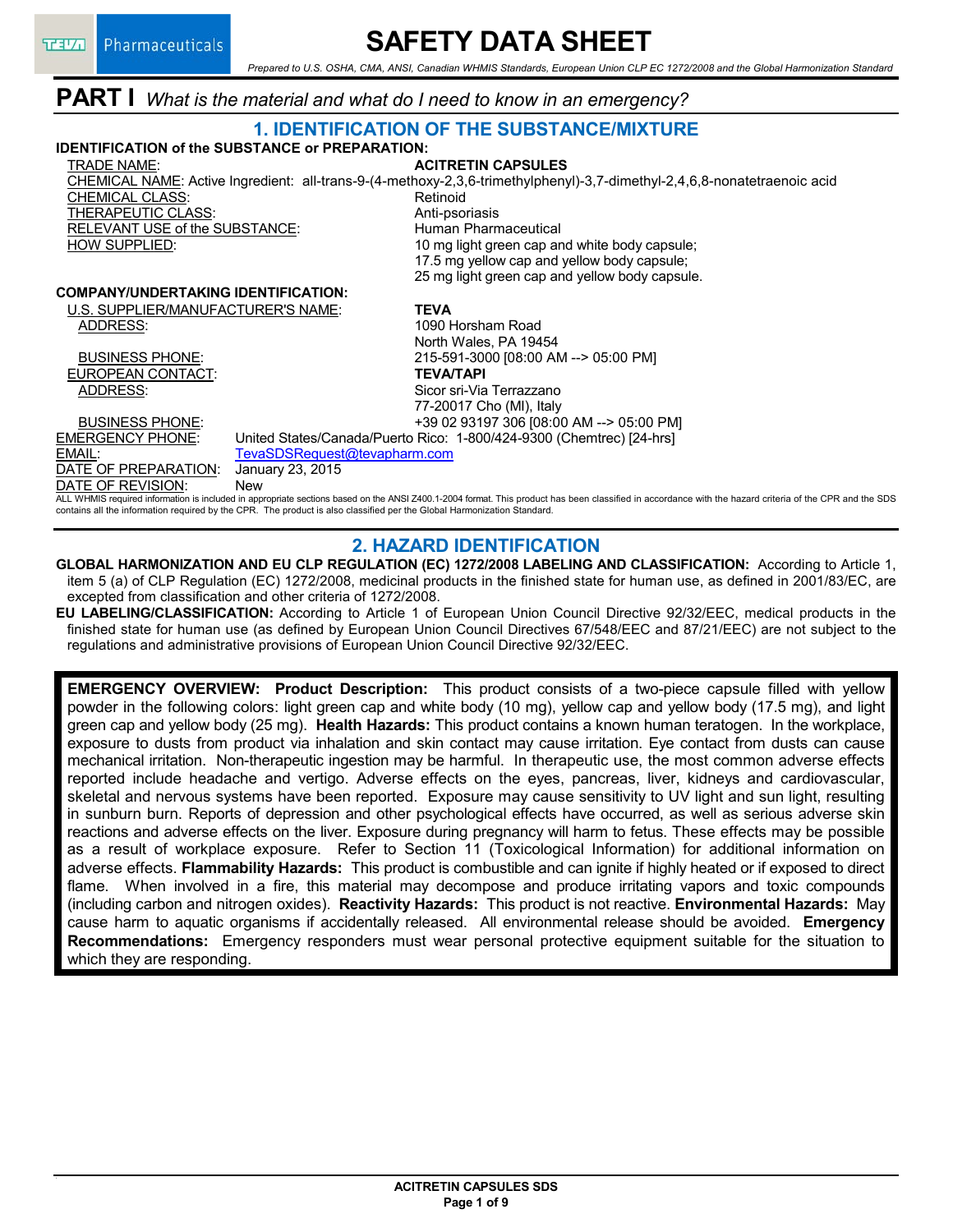| 3. COMPOSITION and INFORMATION ON INGREDIENTS                                                               |            |                |             |                                                                                                                                                                                                                                                                                                                                                                                                                                                                                                                                                                                        |  |
|-------------------------------------------------------------------------------------------------------------|------------|----------------|-------------|----------------------------------------------------------------------------------------------------------------------------------------------------------------------------------------------------------------------------------------------------------------------------------------------------------------------------------------------------------------------------------------------------------------------------------------------------------------------------------------------------------------------------------------------------------------------------------------|--|
| <b>CHEMICAL NAME</b>                                                                                        | CAS#       | <b>EINECS#</b> | $%$ w/v     | EU Classification (67/548/EEC)<br>GHS & EU Classification (1272/2008 EC)<br><b>Risk Phrases/Hazard Statements</b>                                                                                                                                                                                                                                                                                                                                                                                                                                                                      |  |
| <b>ACTIVE INGREDIENTS</b>                                                                                   |            |                |             |                                                                                                                                                                                                                                                                                                                                                                                                                                                                                                                                                                                        |  |
| Acitretin<br>all-trans-9-(4-methoxy-2,3,6-<br>trimethylphenyl)-3,7-dimethyl-<br>2.4.6.8-nonatetraenoic acid | 55079-83-9 | 259-474-4      | Proprietary | SELF CLASSIFICATION<br>EU 67/548<br>Classification: Reproductive Toxicity Cat. 2, Reproductive Toxicity Cat. 3, Irritant,<br>Dangerous for the Environment<br>Risk Phrase Codes: R61, R62, R36/37/38, R50/53<br>Hazard Symbols: T, Xi, N<br>GHS and EU 1272/2008<br>Classification: Reproductive Toxicity Cat. 1B, Skin Irritation Cat. 2, Eye Irritation<br>Cat. 2B, STOT (Inhalation-Respiratory System) SE Cat. 3, Acute Oral Toxicity<br>Cat. 5, Aquatic Acute Toxicity Cat.1<br>Hazard Codes: H360D, H315, H319, H335, H303, H410<br>Hazard Symbol/Pictogram: GHS07, GHS08, GHS09 |  |
| <b>EXCIPIENTS</b>                                                                                           |            |                |             |                                                                                                                                                                                                                                                                                                                                                                                                                                                                                                                                                                                        |  |
| Crospovidone                                                                                                | 9003-39-8  | Not Listed     | Proprietary | EU 67/548: Classification: Not applicable.<br>GHS & EU 1272/2008: Classification: Not applicable                                                                                                                                                                                                                                                                                                                                                                                                                                                                                       |  |
| Gelatin                                                                                                     | 9000-70-8  | 232-554-6      | Proprietary | EU 67/548: Classification: Not applicable.<br>GHS & EU 1272/2008: Classification: Not applicable.                                                                                                                                                                                                                                                                                                                                                                                                                                                                                      |  |
| Microcrystalline Cellulose                                                                                  | 9004-34-6  | 232-674-9      | Proprietary | EU 67/54: Classification: Not applicable.<br>GHS & EU 1272/2008 Classification: Not applicable.                                                                                                                                                                                                                                                                                                                                                                                                                                                                                        |  |
| Poloxamer                                                                                                   | 9003-11-6  | Not Listed     | Proprietary | EU 67/548: Classification: Not applicable.<br>GHS & EU 1272/2008: Classification: Not applicable.                                                                                                                                                                                                                                                                                                                                                                                                                                                                                      |  |
| Sodium Ascorbate                                                                                            | 134-3-2    | 205-126-1      | Proprietary | EU 67/548: Classification: Not applicable.<br>GHS & EU 1272/2008: Classification: Not applicable.                                                                                                                                                                                                                                                                                                                                                                                                                                                                                      |  |
| Sodium Lauryl Sulfate                                                                                       | 151-21-3   | 205-788-1      | Proprietary | SELF CLASSIFICATION<br>EU 67/548<br>Classification: Harmful. Irritant<br>Risk Phrases: R22, R36<br>Hazard Symbols: Xn<br>GHS & EU 1272/2008<br>Classification: Acute Oral Toxicity Cat. 4, Eye Irritation Cat. 2A<br>Hazard Codes: H302. H319<br>Hazard Symbol/Pictogram: GHS07                                                                                                                                                                                                                                                                                                        |  |
| <b>Titanium Dioxide</b>                                                                                     | 13463-67-7 | 236-675-7      | Proprietary | SELF-CLASSIFICATION<br>EU 67/548<br>Classification: Carcinogenic Cat. 3<br>Risk Phrase Codes: R40<br>Hazard Symbols: Xn<br>GHS and EU 1272/2008<br>Classification: Carcinogenic Cat. 2<br>Hazard Codes: H351<br>Hazard Symbol/Pictogram: GHS08                                                                                                                                                                                                                                                                                                                                         |  |

Note: Pigments are in colored capsules that are not listed and do not affect hazards for the purpose of this SDS. See Section 16 for full classification information of product and components.

# **PART II** *What should I do if a hazardous situation occurs?*

## **4. FIRST-AID MEASURES**

DESCRIPTION OF FIRST AID MEASURES: Contaminated individuals must be taken for medical attention if any adverse effects occur. Take a copy of this SDS to health professional with victim.

**SKIN OR EYE EXPOSURE**: Flush affected area with water for 20 minutes.

**INHALATION:** Remove victim to fresh air if dusts are inhaled.

**INGESTION**: CALL PHYSICIAN OR POISON CONTROL CENTER. Give victim up to three glasses of water. Do not induce vomiting.

**INJECTION**: Not likely route of exposure.

MEDICAL CONDITIONS AGGRAVATED BY EXPOSURE: Pre-existing severely impaired renal, liver or kidney function, hepatitis, increased intracranial pressure and in patients with chronic abnormally elevated blood lipid values, and those disorders to target organs described in Section 11 may be aggravated upon exposure to this product.

INDICATION OF IMMEDIATE MEDICAL ATTENTION AND SPECIAL TREATMENT IF NEEDED: Treat symptoms and eliminate exposure. Persons developing hypersensitivity reactions should receive medical attention.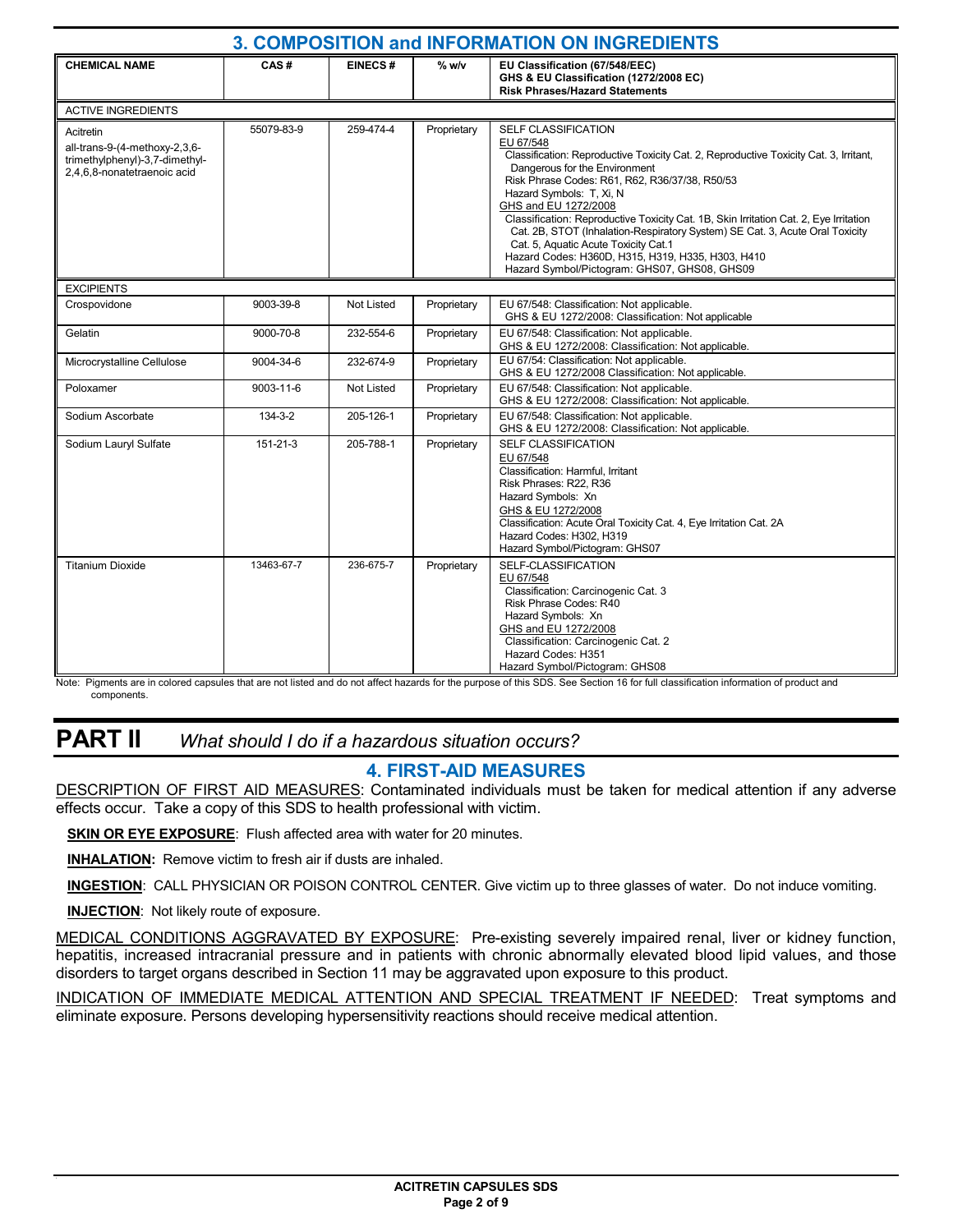### **5. FIRE-FIGHTING MEASURES**



### **6. ACCIDENTAL RELEASE MEASURES**

PERSONAL PRECAUTIONS, PROTECTIVE EQUIPMENT AND EMERGENCY PROCEDURES: Spill kits should be kept in or near material handling areas. Avoid generating airborne aerosols of this product during spill response procedures.

#### PROTECTIVE EQUIPMENT:

Small Spills: Nitrile or other appropriate gloves, labcoat or other protective clothing and eye protection.

Large Spills: Double nitrile or other appropriate gloves, protective clothing (i.e., disposable Tyvek coveralls) and eye/face protection. When there is any danger of airborne aerosols being generated, use a full-face respirator equipped with a High Efficiency Particulate (HEPA) filter or Self-Contained Breathing Apparatus (SCBA).

#### METHODS FOR CLEAN-UP AND CONTAINMENT:

- Small Spills: Clean with wet absorbent pads and dispose of properly. Decontaminate the spill area using a bleach and detergent solution and rinse with clean water.
- Large Spills: Restrict access to the spill areas. Clean with wet absorbent pads and dispose of properly. Decontaminate the spill area using a bleach and detergent solution and rinse with clean water. Do not apply chemical in-activators as they may produce hazardous by-products.
- All Spills: Place all spill residues in an appropriate, labeled container and seal. Dispose of in accordance with Federal, State, and local hazardous waste disposal regulations (see Section 13, Disposal Considerations). For spills on water, contain, minimize dispersion and collect. Dispose of recovered material and report spill per regulatory requirements.

ENVIRONMENTAL PRECAUTIONS: Prevent material from entering sewer or confined spaces, waterways, soil or public waters. Do not flush to sewer. For spills on water, contain, minimize dispersion and collect.

REFERENCE TO OTHER SECTIONS: Review Sections 2, 8, 11 and 12 before proceeding with cleanup.

# **PART III** *How can I prevent hazardous situations from occurring?*

### **7. HANDLING and STORAGE**

PRECAUTIONS FOR SAFE HANDLING: All employees who handle this material should be thoroughly trained to handle it safely. Do not eat or drink while handling this material. Ensure this material is used with adequate ventilation. Appropriate personal protective equipment must be worn (see Section 8, Exposure Controls - Personal Protection).

CONDITIONS FOR SAFE STORAGE: Containers of this material must be properly labeled. Recommended Storage Temperature: 20-25°C (68-77°F). Empty containers may contain residual material; therefore, empty containers should be handled with care and disposed of properly.

SPECIFIC END USE(S): This is a human pharmaceutical.

PROTECTIVE PRACTICES DURING MAINTENANCE OF CONTAMINATED EQUIPMENT: When cleaning nondisposable equipment, wear appropriate personal protective equipment.

### **8. EXPOSURE CONTROLS - PERSONAL PROTECTION**

EXPOSURE LIMITS/CONTROL PARAMETERS:

VENTILATION AND ENGINEERING CONTROLS: Use with adequate ventilation. Follow standard operating procedures and requirements for handling this product. Ensure eyewash stations and deluge showers are available and accessible in areas where this product is used.

WORKPLACE EXPOSURE LIMITS/CONTROL PARAMETERS: There are no occupational exposure limits for this product. Exposure limits for the active ingredient or excipients are available from Teva.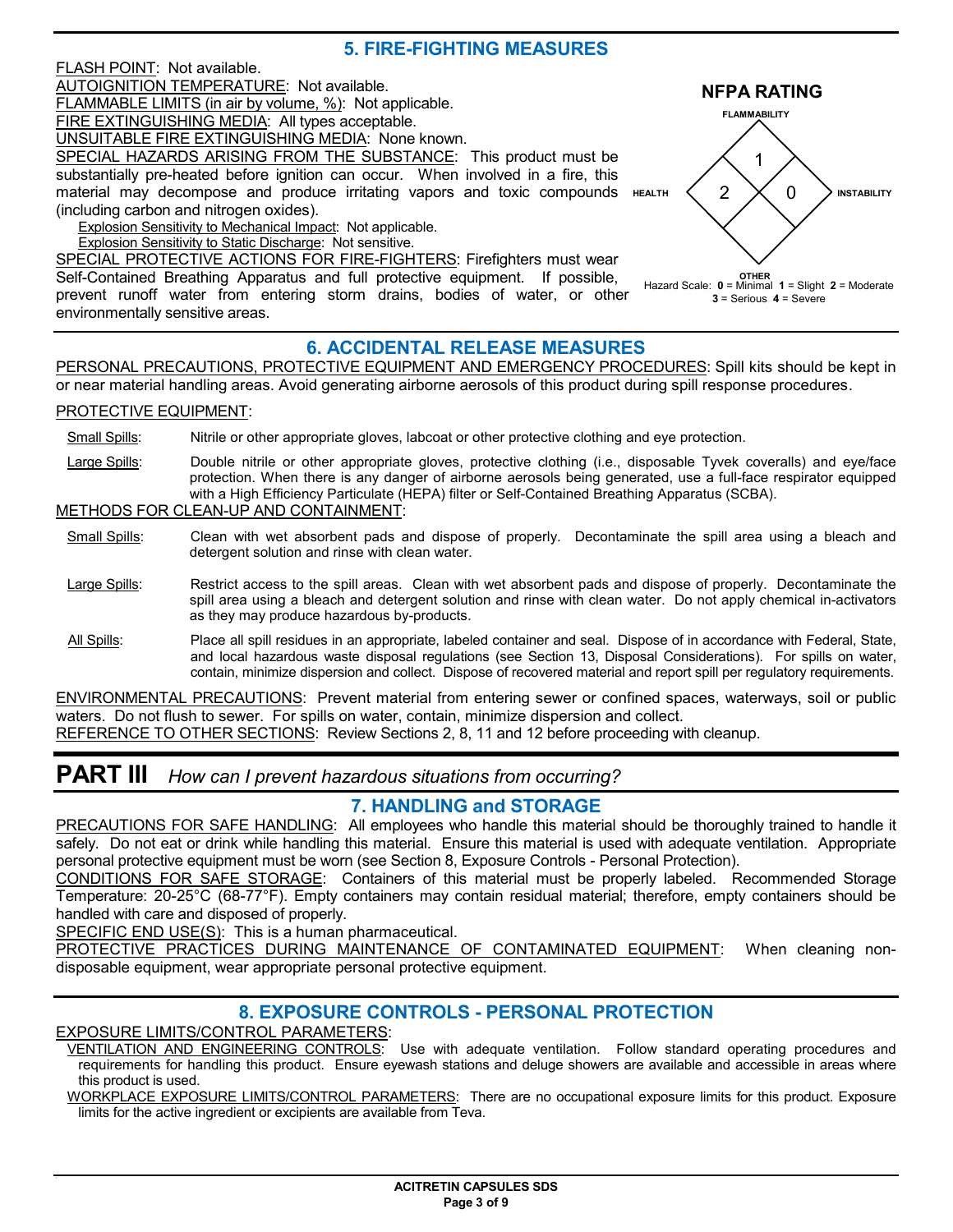## **8. EXPOSURE CONTROLS - PERSONAL PROTECTION (Continued)**

#### PROTECTIVE EQUIPMENT:

*The following information on appropriate Personal Protective Equipment is provided to assist employers in complying with OSHA regulations found in 29 CFR Subpart I (beginning at 1910.132, including* U.S. Federal OSHA Respiratory Protection (29 CFR 1910.134), OSHA Eye Protection 29 CFR 1910.133, OSHA Hand Protection 29 CFR 1910.138, OSHA Foot Protection 29 CFR 1910.136 and OSHA Body Protection 29 CFR1910.132)*, equivalent standards of Canada (including CSA Respiratory Standard Z94.4-02,* Z94.3-M1982, *Industrial Eye and Face Protectors and* CSA Standard Z195-02, *Protective Footwear), or standards of EU member states (including EN 529:2005 for respiratory PPE, CEN/TR 15419:2006 for hand protection, and CR 13464:1999 for face/eye protection). Please reference applicable regulations and standards for relevant details.*

**RESPIRATORY PROTECTION**: None needed for normal handling of this product. For large spill response or tasks involving generation of aerosols, use the appropriate Self-Contained Breathing Apparatus (SCBA) pressure-demand or other positive-pressure mode. **EYE PROTECTION:** Wear splash goggles or safety glasses as appropriate for the task. **HAND PROTECTION:** Wear nitrile or other appropriate gloves to avoid contact and/or absorption of the product. Use double gloves for spill response.

**SKIN PROTECTION:** Use appropriate protective clothing for the task (e.g., lab coat, etc.).

### **9. PHYSICAL and CHEMICAL PROPERTIES**

The following is for the product: PHYSICAL FORM: Two-piece capsules, filled with white spheres. COLOR: As described in Section 2. ODOR: Practically odorless. ODOR THRESHOLD: Not applicable. MOLECULAR WEIGHT: Mixture. **MOLECULAR FORMULA: Mixture.** MOLECULAR FORMULA: Mixture. HOW TO DETECT THIS PRODUCT (identification/warning properties): The appearance may be a distinguishing characteristic of this product in event of accidental release. The following is for the active ingredient: FORM: Crystalline solid. The solid control of the color of the COLOR: Yellow to greenish-yellow. MOLECULAR WEIGHT: 326.44 MOLECULAR FORMULA:  $C_{21}H_{26}O_3$ ODOR: Odorless. ODOR THRESHOLD: Odorless. BOILING POINT @ 760 mmHg: 521.3°C (970.3°F) [est.] MELTING POINT: 228-230°C (442-446°F) VAPOR PRESSURE (air = 1) @ 25°C: 0.0 mmHg [predict.] SPECIFIC GRAVITY (water = 1): 1.052 g/cm<sup>3</sup> FLASH POINT: 180.3°C (356.5°F) [est.] DECOMPOSITION TEMPERATURE: Not available. SOLUBILITY IN WATER @ 25°C: Insoluble (0.0726 mg/L). OTHER SOLUBILITIES: Slightly soluble in acetone and in alcohol, very slightly soluble in cyclohexane. COEFFICIENT WATER/OIL DISTRIBUTION: Log Kow = 6.40; Log P(oct) = 5.7 (est.)

### **10. STABILITY and REACTIVITY**

CHEMICAL STABILITY: Stable under normal conditions. May be light sensitive. DECOMPOSITION PRODUCTS: *Combustion:* Products of thermal decomposition may include carbon and nitrogen oxides. *Hydrolysis:* None known.

MATERIALS WITH WHICH SUBSTANCE IS INCOMPATIBLE: Incompatible with strong oxidizing agents.

POSSIBILITY OF HAZARDOUS REACTION/POLYMERIZATION: Will not occur.

CONDITIONS TO AVOID: Exposure to or contact with extreme temperatures, incompatible chemicals.

# **PART IV** *Is there any other useful information about this material?*

### **11. TOXICOLOGICAL INFORMATION**

SYMPTOMS OF EXPOSURE BY ROUTE OF EXPOSURE: The main expected routes of occupational exposure to this product are via inhalation of dusts, eye and skin contact. Exposure may also cause effects described under 'Other Potential Health Effects'.

**INHALATION:** Dusts may irritate the nose and upper respiratory system. Symptoms may include sneezing, coughing, and nasal congestion.

**CONTACT WITH SKIN or EYES**: Mild irritation possible. Symptoms may include itching and redness and swelling.

**SKIN ABSORPTION:** No information on this active ingredient; similar retinoids have displayed absorption potential.

**INGESTION:** May be harmful. May irritate the mouth, throat, and gastrointestinal system.

**INJECTION**: Not a likely route of exposure.

OTHER POTENTIAL HEALTH EFFECTS: In therapeutic use, the most common effects have included headache and vertigo. Adverse effects on the eyes, pancreas, liver, kidneys and cardiovascular, skeletal and nervous systems have been reported. Exposure may cause sensitivity to UV light and sun light, resulting in sunburn burn. Reports of depression and other psychological effects have occurred, as well as serious adverse skin reactions and adverse effects on the liver. Exposure during pregnancy will harm to fetus. These effects may be possible as a result of workplace exposure. The actual risk in the workplace is not known.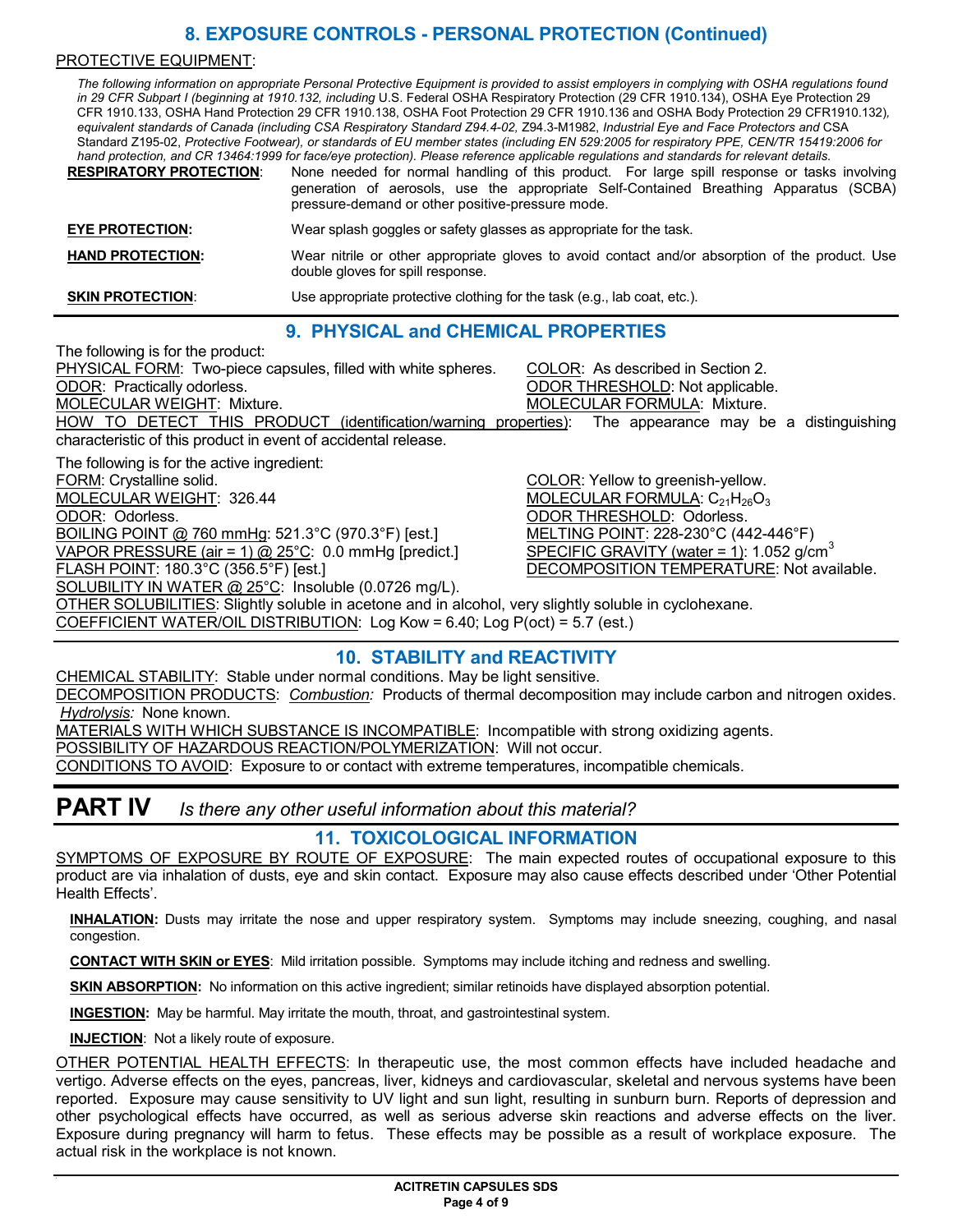### **11. TOXICOLOGICAL INFORMATION**

• *Mucous Membranes*

• *Skin and Appendages* • *Respiratory System*

• *Nervous* • *Psychiatric*

OTHER POTENTIAL HEALTH EFFECTS (continued): Body systems adversely affected during therapeutic use are provided below. More details are also available from Teva.

- *Body as a Whole*
- *Cardiovascular System*
- *Gastrointestinal System*
- *Eyes*
- *Liver & Biliary Systems*
- *Musculoskeletal*

#### **HEALTH EFFECTS OR RISKS FROM EXPOSURE:**

Acute: Dusts from product may cause irritation if inhaled and in contact with skin or eyes. Accidental ingestion may be harmful.

Chronic: Can cause harm to fetus; contains material known to be a human teratogen. Dermatitis (inflammation and redness of the skin) may occur after chronic, low-level skin contact. Chronic exposure to this product may cause adverse effects as described under 'Other Potential Health Effects'. No other chronic effects have been reported from workplace exposure.

**TARGET ORGANS**: It is anticipated that for Occupational Exposure the target organs are:

> **Acute:** Eyes, skin, respiratory system. **Chronic**: Fetal harm.

TOXICITY DATA: Contact Teva for specific toxicity details on the active ingredient or any of the excipients.

CARCINOGENIC POTENTIAL OF COMPONENTS: There are no reports of carcinogenic effects in humans. The components found on the following lists: U.S. EPA, U.S. NTP, U.S. OSHA, U.S.  $3 =$  Serious  $4 =$  Severe  $* =$  Chronic hazard

NIOSH, GERMAN MAK, IARC, or ACGIH are as follows:: **CROSPOVIDONE:** IARC-3 (Unclassifiable as to Carcinogenicity in Humans)

**TITANIUM DIOXIDE:** ACGIH TLV-A4 (Not Classifiable as a Human Carcinogen); IARC-2B (Possibly Carcinogenic to Humans); MAK-3A (Substances Which Cause Concern that They Could Be Carcinogenic for Man But Cannot Be Assessed Conclusively Because of Lack of Data. Substances for which the criteria for classification in Category 4 or 5 are fulfilled, but for which the database is insufficient for the establishment of a MAK value.); NIOSH-Ca (Potential Occupational Carcinogen with No Further Categorization)

IRRITANCY OF PRODUCT: Inhalation of dusts from this product may be irritating to the respiratory system. Dusts will also be irritating to the skin and eyes.

SENSITIZATION TO THE PRODUCT: Exposure to this product may cause sensitization to UV light and the sun, resulting in sunburn.

REPRODUCTIVE TOXICITY INFORMATION: There are no adequate and well-controlled studies of in pregnant women; however, Acitretin can cause fetal harm when administered to a pregnant woman. In the workplace, the risk to the fetus should be communicated and the appropriate action should be taken to prevent exposure in accordance with company policy and regulatory requirements. This product is rated by the FDA for therapeutic risk as Pregnancy Risk Category X (refer to Definition of Terms for full category definitions).

Mutagenicity: No evidence of mutagenicity of Acitretin was demonstrated in assays.

Embryotoxicity/Teratogenicity: Acitretin is teratogenic in humans and is contraindicated during pregnancy.

Reproductive Toxicity: No evidence of adverse fertility effects in animal studies. It is unknown if the active ingredient is excreted in human milk. Because of the potential for serious adverse reactions in nursing infants, nursing mothers should be advised of these effects and the appropriate action should be taken to prevent exposure.

BIOLOGICAL EXPOSURE INDICES: Currently, there are no Biological Exposure Indices (BEIs) determined for the components of this product.

### **12. ECOLOGICAL INFORMATION**

ALL WORK PRACTICES MUST BE AIMED AT ELIMINATING ENVIRONMENTAL CONTAMINATION.

MOBILITY: This product has not been tested for mobility in soils.

PERSISTENCE AND BIODEGRADABILITY: This product has not been tested for persistence and biodegradability. No predicted values are available.

BIO-ACCUMULATION POTENTIAL: This product has not been tested for bio-accumulation potential.

ECOTOXICITY: This product may be harmful or fatal to contaminated plant and animal-life (especially if large quantities are released). This product has not been tested for aquatic toxicity. No aquatic toxicity data are available for components of this product.

OTHER ADVERSE EFFECTS: The components of this product are not listed as having ozone depletion potential.

ENVIRONMENTAL EXPOSURE CONTROLS: Controls should be engineered to prevent release to the environment, including procedures to prevent spills, atmospheric release and release to waterways.

### **HAZARDOUS MATERIAL IDENTIFICATION SYSTEM HEALTH HAZARD** (BLUE) 2 **FLAMMABILITY HAZARD** (RED) 1 **PHYSICAL HAZARD** (YELLOW) 0 PROTECTIVE EQUIPMENT EYES RESPIRATORY HANDS BODY Ш See See Ş Section 8 Section 8

For Routine Industrial Use and Handling Applications

Hazard Scale: **0** = Minimal **1** = Slight **2** = Moderate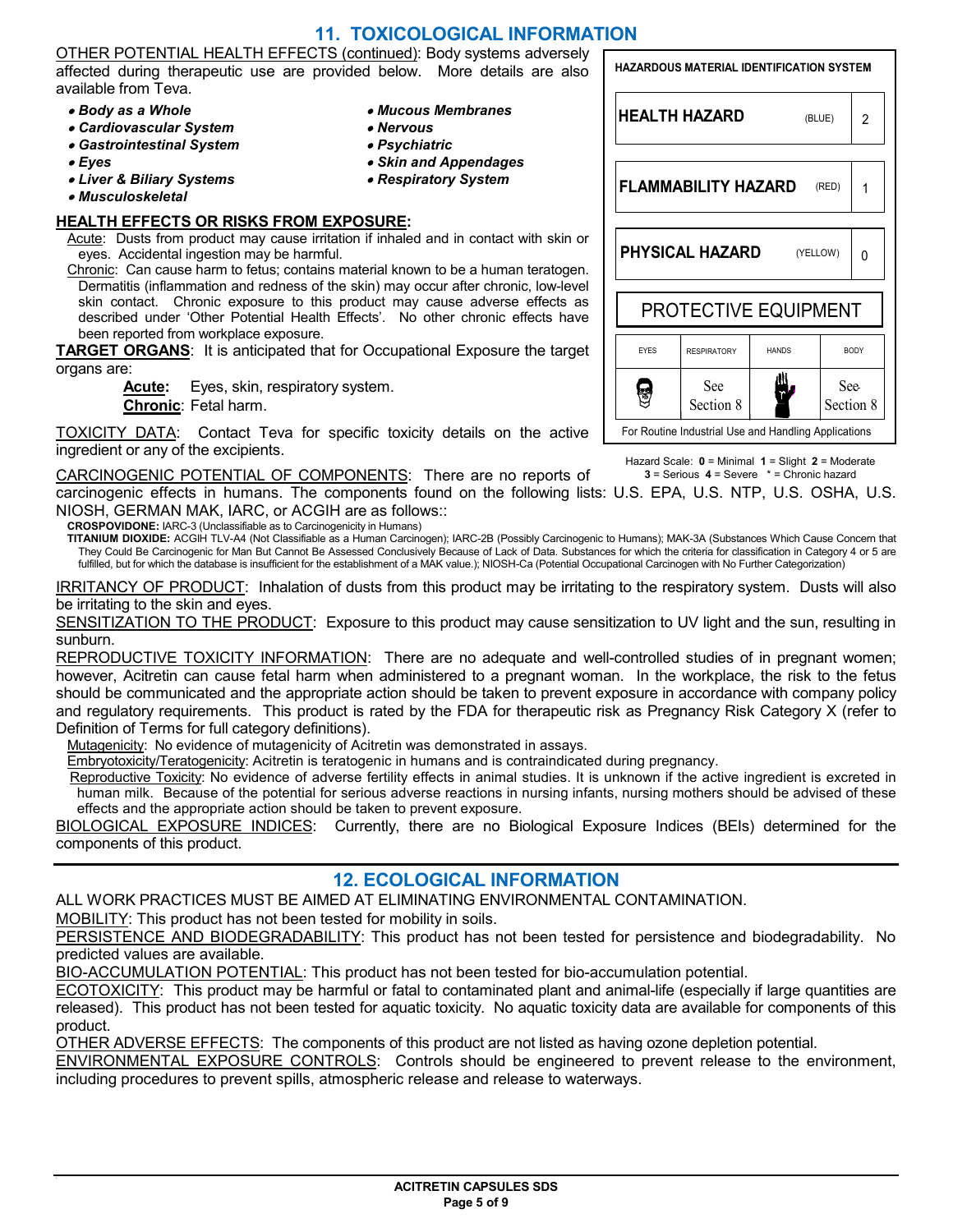### **13. DISPOSAL CONSIDERATIONS**

WASTE TREATMENT/DISPOSAL METHODS: Waste disposal must be in accordance with appropriate Federal, State, and local regulations. This product, if unaltered by use, may be disposed of by treatment at a permitted facility or as advised by your local hazardous waste regulatory authority. All protective clothing, gloves, and disposable materials used in the preparation or handling of this drug should be disposed of in accordance with established hazardous waste disposal procedures. It is the responsibility of the generator to determine at the time of disposal whether the product meets the criteria of a hazardous waste per regulations of the area in which the waste is generated and/or disposed. Incineration is recommended for the product and disposable equipment. Shipment of wastes must be done with appropriately permitted and registered transporters. Reusable equipment should be cleaned with soap and water and thoroughly rinsed.

DISPOSAL CONTAINERS: Waste materials must be placed in and shipped in appropriate 5-gallon or 55-gallon poly or metal waste pails or drums. Permeable cardboard containers are not appropriate and should not be used. Ensure that any required marking or labeling of the containers be done to all applicable regulations.

PRECAUTIONS TO BE FOLLOWED DURING WASTE HANDLING: Wear proper protective equipment when handling waste materials.

U.S. EPA WASTE NUMBER: Not applicable.

EWC WASTE CODE: Wastes from Human or Animal Health Care or Related Research: 18 01 08: Medicines Other Than Those Mentioned in 18 01 07..

### **14. TRANSPORTATION INFORMATION**

U.S. DEPARTMENT OF TRANSPORTATION: This product is NOT classified as dangerous goods, per U.S. DOT regulations, under 49 CFR 172.101.

TRANSPORT CANADA TRANSPORTATION OF DANGEROUS GOODS REGULATIONS: This material does not meet the criteria of classification of Dangerous Goods, per regulations of Transport Canada.

INTERNATIONAL AIR TRANSPORT ASSOCIATION (IATA): This product does not meet the criteria as Dangerous Goods, per rules of IATA.

INTERNATIONAL MARITIME ORGANIZATION (IMO) DESIGNATION: This product is NOT classified as Dangerous Goods by the International Maritime Organization.

EUROPEAN AGREEMENT CONCERNING THE INTERNATIONAL CARRIAGE OF DANGEROUS GOODS BY ROAD (ADR): This product does not meet the criteria as Dangerous Goods of the United Nations Economic Commission for Europe.

TRANSPORT IN BULK ACCORDING TO THE IBC CODE: Not applicable.

ENVIRONMENTAL HAZARDS: This product does not meet the criteria of environmentally hazardous according to the criteria of the UN Model Regulations (as reflected in the IMDG Code, ADR, RID, and ADN) and is not specifically listed in Annex III under MARPOL 73/78.

### **15. REGULATORY INFORMATION**

### **ADDITIONAL U.S. REGULATIONS:**

U.S. SARA REPORTING REQUIREMENTS: The components of this product are not subject to the reporting requirements of Sections 302, 304, and 313 of Title III of the Superfund Amendments and Reauthorization Act.

U.S. SARA THRESHOLD PLANNING QUANTITY: There are no specific Threshold Planning Quantities for components of this product. The default Federal SDS submission and inventory requirement filing threshold of 10,000 lb (4,540 kg) may apply, per 40 CFR 370.20.

U.S. SARA HAZARD CATEGORIES (SECTION 311/312, 40 CFR 370-21): ACUTE: Yes; CHRONIC: Yes; FIRE: No; REACTIVE: No; SUDDEN RELEASE: No

U.S. CERCLA REPORTABLE QUANTITY (RQ): Not applicable.

U.S. TSCA INVENTORY STATUS: This product is regulated under Food and Drug Administration standards; this product is not subject to requirements under TSCA

OTHER U.S. FEDERAL REGULATIONS: Under the Hazard Communication Standard (HCS), Section (b)(5)(ii) drugs are subject to labeling requirements by the FDA under the Federal Food, Drug and Cosmetic Act and are exempt from labeling provisions of the HCS; this section of the HCS exempts only labeling requirements and not requirements for a Safety Data Sheet for drugs.

CALIFORNIA SAFE DRINKING WATER AND TOXIC ENFORCEMENT ACT (PROPOSITION 65): As a retinol/retinyl ester, the active ingredient is on the California Proposition 65 lists. WARNING. The active ingredient in this product is known to the State of California to cause developmental harm.

### **ADDITIONAL CANADIAN REGULATIONS:**

CANADIAN DSL/NDSL STATUS: This product is regulated by the Therapeutic Products Programme (TPP) of Health Canada; it is exempt from the requirements of CEPA.

OTHER CANADIAN REGULATIONS: Not applicable.

CANADIAN ENVIRONMENTAL PROTECTION ACT (CEPA) PRIORITY SUBSTANCES LISTS: The components of this product are not on the CEPA Priority Substances Lists.

CANADIAN WHMIS CLASSIFICATION and SYMBOLS: The WHMIS Requirements of the Hazardous Products Act does not apply in respect of the advertising, sale or importation of any cosmetic, device, drug or food within the meaning of the Food and Drugs Act.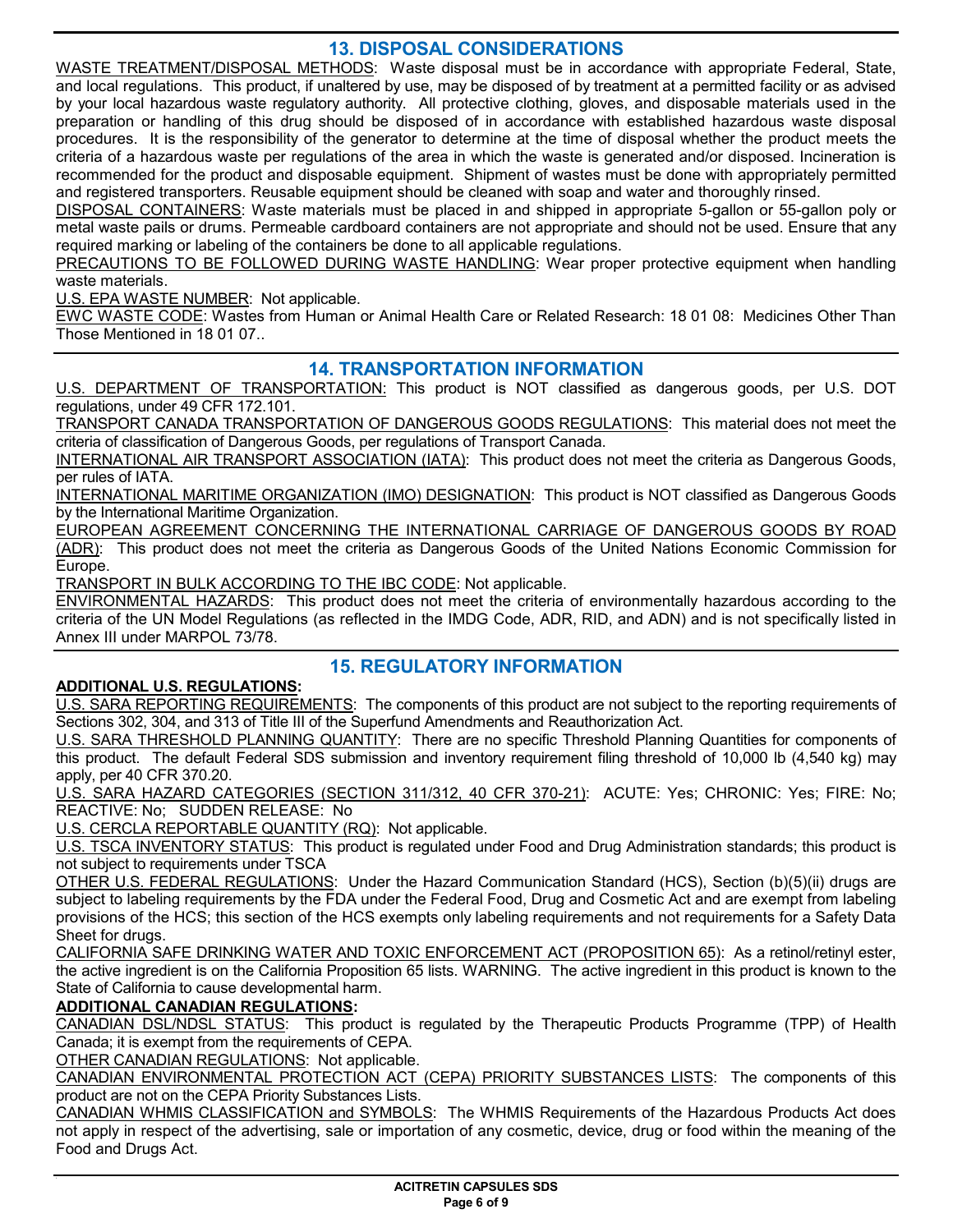### **15. REGULATORY INFORMATION (Continued)**

### **ADDITIONAL EUROPEAN REGULATIONS:**

SAFETY, HEALTH, AND ENVIRONMENTAL REGULATIONS/LEGISLATION SPECIFIC FOR THE PRODUCT: Formulated, finished medicinal products for human use, are subject to Directive 2001/83/EC and subsequent amendments to the directive.

CHEMICAL SAFETY ASSESSMENT: No Data Available. The chemical safety assessment is required for some substances according to European Union Regulation (EC) 1907/2006, Article 14.

#### **16. OTHER INFORMATION**

ANSI LABELING (Z129.1, Provided to Summarize Occupational Hazard Information): **WARNING!** CONTAINS KNOWN HUMAN TERATOGEN. MAY CAUSE RESPIRATORY SYSTEM, EYE, AND SKIN IRRITATION. MAY BE HARMFUL IF SWALLOWED. MAY CAUSE ADVERSE EYE, EAR, NERVOUS OR GASTROINTESTINAL SYSTEM EFFECTS. CONTAINS MATERIAL THAT CAN CAUSE HARM TO AQUATIC ORGANISMS.. COMBUSTIBLE IF EXPOSED TO HIGH TEMPERATURES.

Do not taste or swallow. Avoid contact with skin, eyes, and clothing. Keep container closed. Use gloves, safety glasses, and appropriate respiratory and body protection.

**FIRST-AID:** If exposed, seek immediate medical attention. If swallowed, do not induce vomiting; give victim up to three glasses of water. In case of contact, immediately flush skin with copious amounts of warm water for 20 minutes. If inhaled, remove to fresh air. If not breathing, give artificial respiration or oxygen if necessary.

**IN CASE OF FIRE:** Use water fog, dry chemical or CO<sub>2</sub>, or alcohol foam.

**IN CASE OF SPILL:** Refer to Safety Data Sheet for complete spill response procedures. Spill response should be performed by persons properly trained to do so. Decontaminate area with bleach and detergent solution and triple rinse area. Place spill debris in a suitable container.

GLOBAL HARMONIZATION AND EU CLP REGULATION (EC) 1272/2008 LABELING AND CLASSIFICATION: According to Article 1, item 5 (a) of CLP Regulation (EC) 1272/2008, medicinal products in the finished state for human use, as defined in 2001/83/EC, are excepted from classification and other criteria of 1272/2008.

67/548/EEC EU LABELING/CLASSIFICATION: According to Article 1 of European Union Council Directive 92/32/EEC, medical products in the finished state for human use (as defined by European Union Council Directives 67/548/EEC and 87/21/EEC) are not subject to the regulations and administrative provisions of European Union Council Directive 92/32/EEC.

CLASSIFICATION FOR COMPONENTS**:** 

Full Text Global Harmonization AND EU CLP Regulation (EC) 1272/2008:

**Acitretin:** This is a self-classification.

Classification: Reproductive Toxicity Category 1B, Skin Irritation Category 2, Eye Irritation Category 2B, Specific Target Organ Toxicity (Inhalation-Respiratory System) Single Exposure Category 3, Acute Oral Toxicity Category 5, Aquatic Acute Toxicity Category 1, Aquatic Chronic Toxicity Category 1

Hazard Statement Codes: H360D: May damage the unborn child. H315: Causes skin irritation. H319: Causes serious eye irritation. H335: May cause respiratory irritation. H303: May be harmful if swallowed. H410: Very toxic to aquatic life with longlasting effects.

**Sodium Lauryl Sulfate:** This is a self-classification.

Classification: Acute Oral Toxicity Category 4, Eye Irritation Category 2A

Hazard Statements: H302: Harmful if swallowed. H319: Causes serious eye irritation.

**Titanium Dioxide:** This is a self-classification.

Classification: Carcinogenic Category 2

Hazard Statements: H351: Suspected of causing cancer.

**All Other Components:** No classification has been published or is applicable.

Full Text EU 67/548/EEC:

**Acitretin:** This is a self-classification.

Classification: Reproductive Toxicity Category 2, Reproductive Toxicity Category 3, Irritant, Dangerous for the Environment Risk Phrases: R61: May cause harm to the unborn child. R36/37/38: Irritating to eyes, respiratory system and skin. R50/53: Very toxic to aquatic organisms, may cause long-term adverse effects in the aquatic environment.

**Sodium Lauryl Sulfate:** This is a self-classification.

Classification: Harmful, Irritant

Risk Phrases: R22: Harmful if swallowed. R36: Irritating to eyes.

**Titanium Dioxide:** This is a self-classification.

Classification: Carcinogenic Category 3

Risk Phrases: R40: Limited evidence of a carcinogenic effect.

**All Other Components:** No classification has been published or is applicable.

REFERENCES AND DATA SOURCES: Contact the supplier for information.

METHODS OF EVALUATING INFORMATION FOR THE PURPOSE OF CLASSIFICATION: Criteria of the GHS and CLP 1272: 2008 were used for classification.

| <b>PREPARED BY:</b>      | Teva Pharmaceuticals, Inc., EHS Department (215) 591-3000 |
|--------------------------|-----------------------------------------------------------|
| <b>DATE OF PRINTING:</b> | January 23, 2015                                          |
| <b>REVISION HISTORY:</b> | New.                                                      |

The Vendee (or any other third party) assumes full risk and responsibility for any injury or damage that may occur from the manufacture, use or other exposure to the material. No warranty is expressed or implied regarding the accuracy of the data set forth herein or the results that may be obtained from the use or reliance thereof. Teva, Inc. assumes no responsibility for any injury that *may arise from the manufacture, use or other exposure to the material if reasonable safety procedures are not adhered to as stipulated in the data sheet attached hereto. Additionally, Teva, Inc. assumes no responsibility for injury to any person proximately caused by the inappropriate or unintended use of the material even if such reasonable safety procedures are followed.*

> **ACITRETIN CAPSULES SDS Page 7 of 9**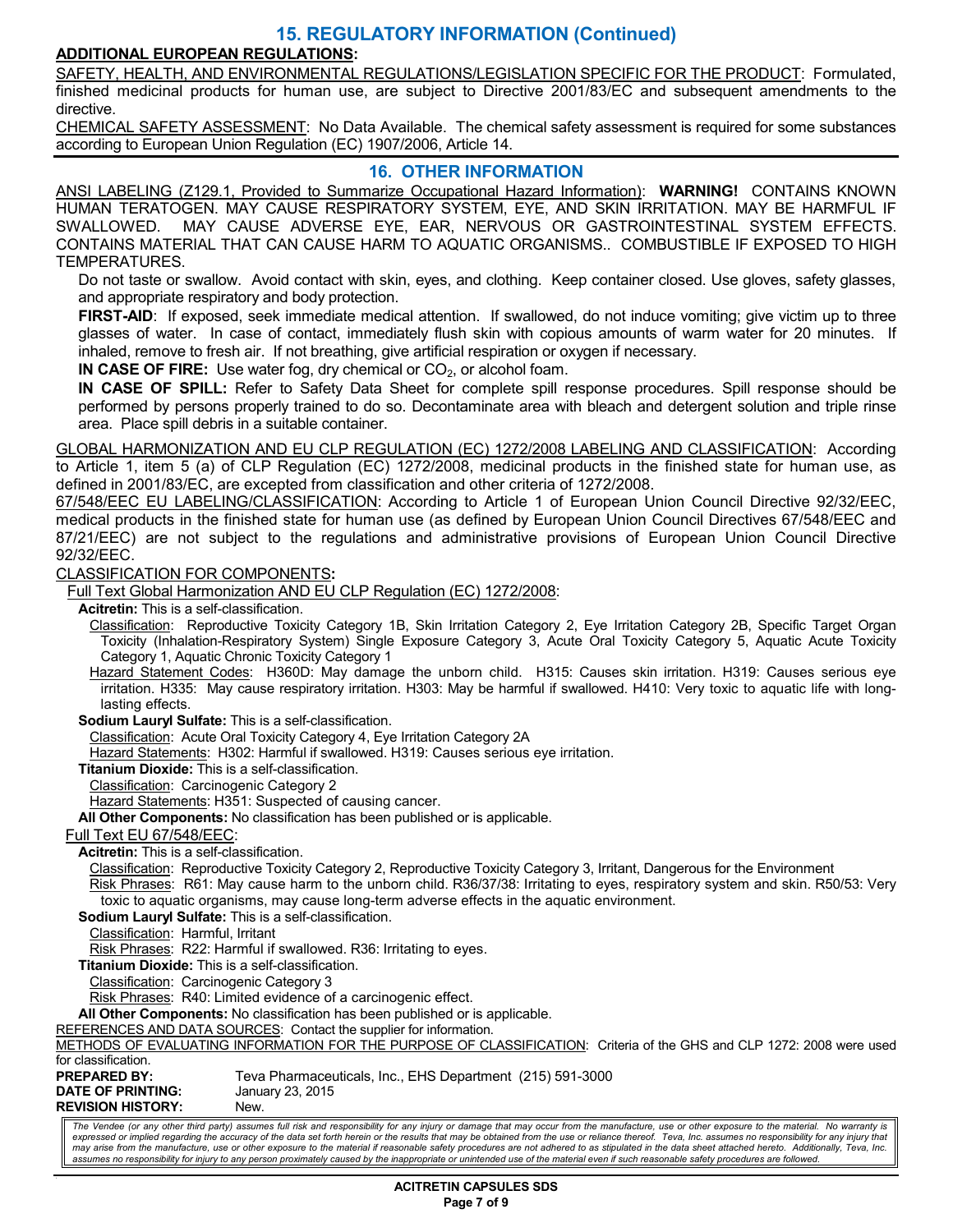### **DEFINITIONS OF TERMS**

For information on medical terms used in this SDS consult an on-line database such as Medline Plus: http://www.nlm.nih.gov/medlineplus/druginformation.html. A large number of abbreviations and acronyms appear on a SDS. Some of these, which are commonly used, include the following:

#### **EXPOSURE LIMITS IN AIR:**

**CAS #**: This is the Chemical Abstract Service Number that uniquely identifies each constituent.

**CEILING LEVEL:** The concentration that shall not be exceeded during any part of the working exposure.<br>**ACGIH** - American Conference of Governmental Industrial Hygienists, a professional association

which establishes exposure limits. **TLV -** Threshold Limit Value - an airborne concentration of a substance which represents conditions under which it is generally believed that nearly all workers may be repeatedly exposed without adverse effect. The duration must be considered, including the 8-hour Time Weighted Average **(TWA)**, the 15-minute Short Term Exposure Limit, and the instantaneous Ceiling Level **(C)**. Skin absorption effects must also be considered.

**DFG MAK Germ Cell Mutagen Categories: 1:** Germ cell mutagens which have been shown to increase the mutant frequency in the progeny of exposed humans. **2:** Germ cell mutagens which have been shown to increase the mutant frequency in the progeny of exposed mammals. **3A:** Substances which have been shown to induce genetic damage in germ cells of human of animals, or which produce mutagenic effects in somatic cells of mammals *in vivo* and have been shown to reach the germ cells in an active form. **3B:** Substances which are suspected of being germ cell mutagens because of their genotoxic effects in mammalian somatic cell *in vivo*; in exceptional cases, substances for which there are no *in vivo* data, but which are clearly mutagenic *in vitro* and structurally related to known in vivo mutagens. **4:** Not applicable (Category 4 carcinogenic substances are those with nongenotoxic mechanisms of action. By definition, germ cell mutagens are genotoxic. Therefore, a Category 4 for germ cell mutagens cannot apply. At some time in the future, it is conceivable that a Category 4 could be established for genotoxic substances with primary targets other than DNA [e.g. purely aneugenic substances] if research results make this seem sensible.) **5:** Germ cell mutagens, the potency of which is considered to be so low that, provided the MAK value is observed, their contribution to genetic risk for humans is expected not to be significant.

**DFG MAK Pregnancy Risk Group Classification: Group A:** A risk of damage to the developing embryo or fetus has been unequivocally demonstrated. Exposure of pregnant women can lead to damage of the developing organism, even when MAK and BAT (Biological Tolerance Value for Working Materials) values are observed. **Group B:** Currently available information indicates a risk of damage to the developing embryo or fetus must be considered to be probable. Damage to the developing organism cannot be excluded when pregnant women are exposed, even when MAK and BAT values are observed. **Group C:** There is no reason to fear a risk of damage to the developing embryo or fetus when MAK and BAT values are observed. **Group D:** Classification in one of the groups A-C is not yet possible because, although the data available may indicate a trend, they are not sufficient for final evaluation.

**IDLH-Immediately Dangerous to Life and Health:** This level represents a concentration from which one can escape within 30-minutes without suffering escape-preventing or permanent injury.

#### **LOQ:** Limit of Quantitation.

**MAK:** Federal Republic of Germany Maximum Concentration Values in the workplace. **NE:** Not Established. When no exposure guidelines are established, an entry of NE is made for reference.

#### **NIC:** Notice of Intended Change.

**NIOSH CEILING:** The exposure that shall not be exceeded during any part of the workday. If instantaneous monitoring is not feasible, the ceiling shall be assumed as a 15-minute TWA exposure (unless otherwise specified) that shall not be exceeded at any time during a workday.

#### **NIOSH RELs:** NIOSH's Recommended Exposure Limits.

**PEL-Permissible Exposure Limit:** OSHA's Permissible Exposure Limits. This exposure value means exactly the same as a TLV, except that it is enforceable by OSHA. The OSHA Permissible Exposure Limits are based in the 1989 PELs and the June, 1993 Air Contaminants Rule (<u>Federal</u><br><u>Register</u>: 58: 35338-35351 and 58: 40191). Both the current PELs and the vacated PELs are<br>indicated. The phrase, "Vacated 1989 **Order** 

#### **SKIN:** Used when a there is a danger of cutaneous absorption.

**STEL-Short Term Exposure Limit:** Short Term Exposure Limit, usually a 15-minute time-weighted average (TWA) exposure that should not be exceeded at any time during a workday, even if the 8-hr TWA is within the TLV-TWA, PEL-TWA or REL-TWA.

**TLV-Threshold Limit Value:** An airborne concentration of a substance that represents conditions under which it is generally believed that nearly all workers may be repeatedly exposed without adverse

effect. The duration must be considered, including the 8-hour. **TWA-Time Weighted Average:** T**i**me Weighted Average exposure concentration for a conventional 8-hr (TLV, PEL) or up to a 10-hr (REL) workday and a 40-hr workweek.

# **HAZARDOUS MATERIALS IDENTIFICATION SYSTEM HAZARD**

**RATINGS:** This rating system was developed by the National Paint and Coating Association and has been adopted by industry to identify the degree of chemical hazards.

**HEALTH HAZARD: 0** (Minimal Hazard: No significant health risk, irritation of skin or eyes not<br>anticipated. S*kin Irritation*: Essentially non-irritating. PII or Draize = "0". *Eye Irritation*: Essentially non-irritating, or minimal effects which clear in < 24 hours [e.g. mechanical irritation]. Draize = "0". *Oral Toxicity LD50 Rat*: < 5000 mg/kg. *Dermal Toxicity LD50Rat or Rabbit*: < 2000 mg/kg. *Inhalation Toxicity 4-hrs LC50 Rat*: < 20 mg/L.); **1** (Slight Hazard: Minor reversible Injury may occur; slightly or mildly irritating. *Skin Irritation*: Slightly or mildly irritating. *Eye Irritation*: Slightly or mildly irritating. *Oral*  Toxicity LD<sub>s0</sub> Rat. > 500-5000 mg/kg. Dermal Toxicity LD<sub>so</sub>Rat or Rabbit: > 1000-2000 mg/kg.<br>Inhalation Toxicity LC<sub>s0</sub> 4-hrs Rat. > 2-20 mg/L); **2** (Moderate Hazard: Temporary or transitory injury may occur. *Skin Irritation*: Moderately irritating; primary irritant; sensitizer. PII or Draize > 0, < 5. *Eye Irritation*: Moderately to severely irritating and/or corrosive; reversible corneal opacity; corneal involvement or irritation clearing in 8-21 days. Draize > 0, <u><</u> 25. *Oral Toxicity LD<sub>89</sub> Rat:* > 50-500<br>mg/kg. Dermal Toxicity LD<sub>89</sub>Rat or Rabbit: > 200-1000 mg/kg. Inhalation Toxicity LC<sub>50</sub> 4-hrs Rat: ><br>0.5-2 mg/L.); treatment is given; high level of toxicity; corrosive. *Skin Irritation*: Severely irritating and/or corrosive;<br>may destroy dermal tissue, cause skin burns, dermal necrosis. PII or Draize > 5-8 with destruction of tissue. *Eye Irritation*: Corrosive, irreversible destruction of ocular tissue; corneal involvement or irritation persisting for more than 21 days. Draize > 80 with effects irreversible in 21 days. *Oral*<br>T*oxicity LD<sub>so</sub> Rat: >* 1-50 mg/kg. Der*mal Toxicity LD<sub>SO</sub>Rat or Rabbit: >* 20-200 mg/kg. I*nhalation*<br>T*oxicity LC<sub>so*</sub> damage may result from single or repeated exposure. *Skin Irritation*: Not appropriate. Do not rate as a "4", based on skin irritation alone. *Eye Irritation*: Not appropriate. Do not rate as a "4", based on eye<br>irritation alone. *Oral Toxicity LD<sub>so</sub> Rat*: ≤ 1 mg/kg. *Dermal Toxicity LD<sub>89</sub>Rat or Rabbit*: ≤ 20 mg/kg.<br>*Inhal* 

**FLAMMABILITY HAZARD: 0** (Minimal Hazard-Materials that will not burn in air when exposure to a temperature of 815.5°C [1500°F] for a period of 5 minutes.); **1** (Slight Hazard-Materials that must be pre-heated before ignition can occur. Material require considerable pre-heating, under all ambient temperature conditions before ignition and combustion can occur, Including:

#### **HAZARDOUS MATERIALS IDENTIFICATION SYSTEM HAZARD RATINGS (continued):**

**FLAMMABILITY HAZARD (continued): 1 (continued):** Materials that will burn in air when exposed to a temperature of 815.5°C (1500°F) for a period of 5 minutes or less; Liquids, solids and semisolids<br>having a flash point at or above 93.3°C [200°F] (e.g. OSHA Class IIIB, or; Most ordinary combustible<br>materials [e.g. wood, exposed to relatively high ambient temperatures before ignition can occur. Materials in this degree would not, under normal conditions, form hazardous atmospheres in air, but under high ambient temperatures or moderate heating may release vapor in sufficient quantities to produce hazardous atmospheres in air, Including: Liquids having a flash-point at or above 37.8°C [100°F]; Solid materials in the form of course dusts that may burn rapidly but that generally do not form explosive atmospheres; Solid materials in a fibrous or shredded form that may burn rapidly and create flash fire hazards (e.g. cotton, sisal, hemp; Solids and semisolids that readily give off flammable vapors.); **3** (Serious Hazard-Liquids and solids that can be ignited under almost all ambient temperature conditions. Materials in this degree produce hazardous atmospheres with air under almost all ambient temperatures, or, unaffected by ambient temperature, are readily ignited under almost all conditions, including: Liquids having a flash point below 22.8°C [73°F] and having a boiling point at or above 38°C [100°F] and below 37.8°C [100°F] [e.g. OSHA Class IB and IC]; Materials that on account of their physical form or environmental conditions can form explosive mixtures with air and are readily dispersed in air [e.g., dusts of combustible solids, mists or droplets of flammable liquids]; Materials that burn extremely rapidly, usually by reason of self-contained oxygen [e.g. dry nitrocellulose and many organic peroxides]); **4** (Severe Hazard-Materials that will rapidly or completely vaporize at atmospheric pressure and normal ambient temperature or that are readily dispersed in air, and which will burn readily, including: Flammable gases; Flammable cryogenic materials; Any liquid or gaseous material that is liquid while under pressure and has a flash point below 22.8°C [73°F] and a boiling point below 37.8°C [100°F] [e.g. OSHA Class IA; Material that ignite spontaneously when exposed to air at a

temperature of 54.4°C [130°F] or below [e.g. pyrophoric]). **PHYSICAL HAZARD: 0** (*Water Reactivity*: Materials that do not react with water. *Organic Peroxides*: Materials that are normally stable, even under fire conditions and will not react with water. *Explosives*: Substances that are Non-Explosive. Unstable *Compressed Gases*: No Rating. *Pyrophorics*: No Rating. Oxidizers: No "0" rating allowed. Unstable Reactives: Substances that will not polymerize,<br>decompose, condense or self-react.); 1 (Water Reactivity: Materials that change or decompose upon exposure to moisture. *Organic Peroxides*: Materials that are normally stable, but can become unstable at high temperatures and pressures. These materials may react with water, but will not release energy. *Explosives*: Division 1.5 & 1.6 substances that are very insensitive explosives or that do not have a mass explosion hazard. *Compressed Gases*: Pressure below OSHA definition. *Pyrophorics*: No Rating. Oxidizers: Packaging Group III; Solids: any material that in either concentration tested,<br>exhibits a mean burning time less than or equal to the mean burning time of a 3:7 potassium bromate/cellulose mixture and the criteria for Packing Group I and II are not met. Liquids: any material that exhibits a mean pressure rise time less than or equal to the pressure rise time of a 1:1 nitric acid (65%)/cellulose mixture and the criteria for Packing Group I and II are not met. *Unstable Reactives*: Substances that may decompose, condense or self-react, but only under conditions of high temperature and/or pressure and have little or no potential to cause significant heat generation or explosive hazard. Substances that readily undergo hazardous polymerization in the absence of inhibitors.); **2** *Water Reactivity*: Materials that may react violently with water. *Organic Peroxides*: Materials that, in themselves, are normally unstable and will readily undergo violent chemical change, but will not detonate. These materials may also react violently with water. *Explosives*: Division 1.4 – Explosive substances where the explosive effect are largely confined to the package and no projection of fragments of appreciable size or range are expected. An external fire must not cause virtually instantaneous explosion of almost the entire contents of the package. *Compressed Gases*: Pressurized and meet OSHA definition but < 514.7 psi absolute at 21.1°C (70°F) [500 psig]. *Pyrophorics*: No Rating. *Oxidizers*: Packing Group II Solids: any material that, either in concentration tested, exhibits a mean burning time of less than or equal to the mean burning time of a 2:3 potassium bromate/cellulose mixture and the criteria for Packing Group I are not met. Liquids: any material that<br>exhibits a mean pressure rise time less than or equal to the pressure rise of a 1:1 aqueous sodium chlorate solution (40%)/cellulose mixture and the criteria for Packing Group I are not met. *Unstable Reactives*: Substances that may polymerize, decompose, condense, or self-react at ambient temperature and/or pressure, but have a low potential for significant heat generation or explosion. Substances that readily form peroxides upon exposure to air or oxygen at room temperature); **3** (*Water Reactivity*: Materials that may form explosive reactions with water. *Organic Peroxides*: Materials that are capable of detonation or explosive reaction, but require a strong initiating source, or must be heated under confinement before initiation; or materials that react explosively with water. *Explosives*: Division 1.2 – Explosive substances that have a fire hazard and either a minor blast hazard or a minor projection hazard or both, but do not have a mass explosion hazard. *Compressed Gases*: Pressure > 514.7 psi absolute at 21.1°C (70°F) [500 psig]. *Pyrophorics*: No Rating. *Oxidizers*: Packing Group I Solids: any material that, in either concentration tested, exhibits a mean burning time less than the mean burning time of a 3.:2 potassium bromate/cellulose mixture. Liquids: Any material that spontaneously ignites when mixed with cellulose in a 1:1 ratio, or which exhibits a mean pressure rise time less than the pressure rise time of a 1:1 perchloric acid (50%)/cellulose mixture. *Unstable Reactives*: Substances that may polymerize, decompose, condense or self-react at ambient temperature and/or pressure and have a moderate potential to cause significant heat generation or explosion.); **4** (*Water Reactivity*: Materials that react explosively with water without requiring heat or confinement. *Organic Peroxides*: Materials that are readily capable of detonation or explosive decomposition at normal temperature and pressures. *Explosives*: Division 1.1 & 1.2-explosive substances that have a mass explosion hazard or have a projection hazard. A mass explosion is one that affects almost the entire load instantaneously. *Compressed Gases:* No Rating*. Pyrophorics*: Add<br>to the definition of Flammability "4". *Oxidizers*: No "4" rating. *Unstable Reactives*: Substances that<br>may polymerize a high potential to cause significant heat generation or explosion).

#### **NATIONAL FIRE PROTECTION ASSOCIATION HAZARD RATINGS:**

HEALTH HAZARD: **0** Materials that, under emergency conditions, would offer no hazard beyond that of ordinary combustible materials. Gases and vapors with an  $LC_{50}$  for acute inhalation toxicity greater than 10,000 ppm. Dusts and mists with an  $LC_{50}$  for acute inhalation toxicity greater than 200 mg/L. Materials with an LD<sub>50</sub> for acute dermal toxicity greater than 2000 mg/kg. Materials with<br>an LD<sub>50</sub> for acute oral toxicity greater than 2000 mg/kg. Materials essentially non-irritating to the respiratory tract, eyes, and skin. **1** Materials that, under emergency conditions, can cause<br>significant irritation. Gases and vapors with an LC<sub>so</sub> for acute inhalation toxicity greater than 5,000<br>ppm but less than or equ toxicity greater than 10 mg/L but less than or equal to 200 mg/L. Materials with an LD<sub>50</sub> for acute dermal toxicity greater than 1000 mg/kg but less than or equal to 2000 mg/kg. Materials that<br>slightly to moderately irritate the respiratory tract, eyes and skin. Materials with an LD<sub>50</sub> for acute oral toxicity greater than 500 mg/kg but less than or equal to 2000 mg/kg.